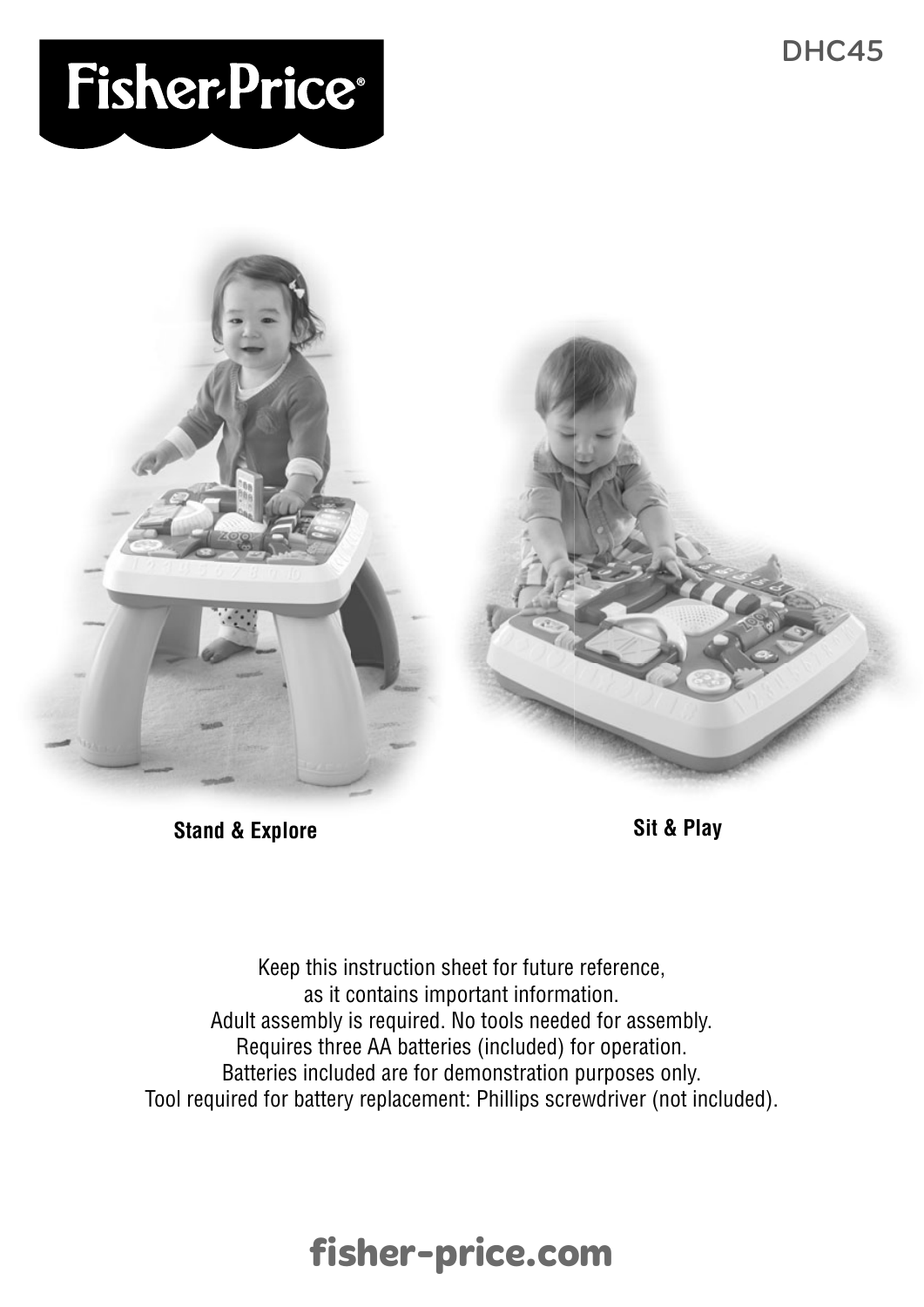

- For longer life, use **alkaline** batteries.
- Locate the battery compartment on the bottom of the toy.
- Loosen the screw in the battery compartment door with a Phillips screwdriver and remove the door.
- Remove the exhausted batteries and dispose of them properly.
- Insert three, new AA (LR6) **alkaline** batteries.
- Replace the battery compartment door and tighten the screw.
- If this toy begins to operate erratically you may need to reset the electronics. Slide the power/volume switch off and back on.
- When sounds or lights from this toy become faint or stop, it's time for an adult to change the batteries.

**Battery Replacement Battery Safety Information**



**In exceptional circumstances, batteries may leak fluids that can cause a chemical burn injury or ruin your product. To avoid battery leakage:**

- Do not mix old and new batteries or batteries of different types: alkaline, standard (carbon-zinc) or rechargeable (nickel-cadmium).
- Insert batteries as indicated inside the battery compartment.
- Remove batteries during long periods of non-use. Always remove exhausted batteries from the product. Dispose of batteries safely. Do not dispose of this product in a fire. The batteries inside may explode or leak.
- Never short-circuit the battery terminals.
- Use only batteries of the same or equivalent type, as recommended.
- Do not charge non-rechargeable batteries.
- Remove rechargeable batteries from the product before charging.
- If removable, rechargeable batteries are used, they are only to be charged under adult supervision.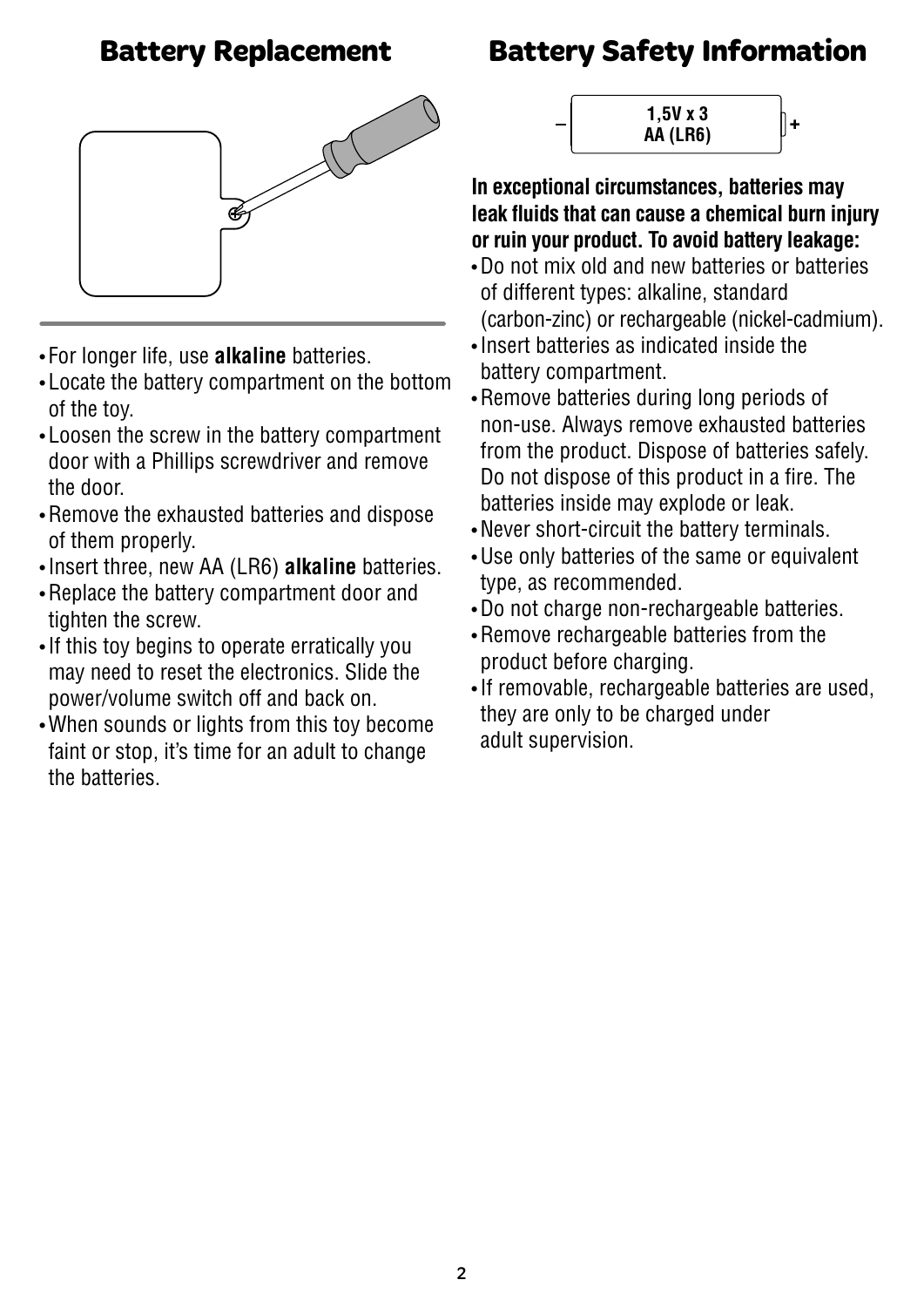### **Assembly for Stand & Explore**



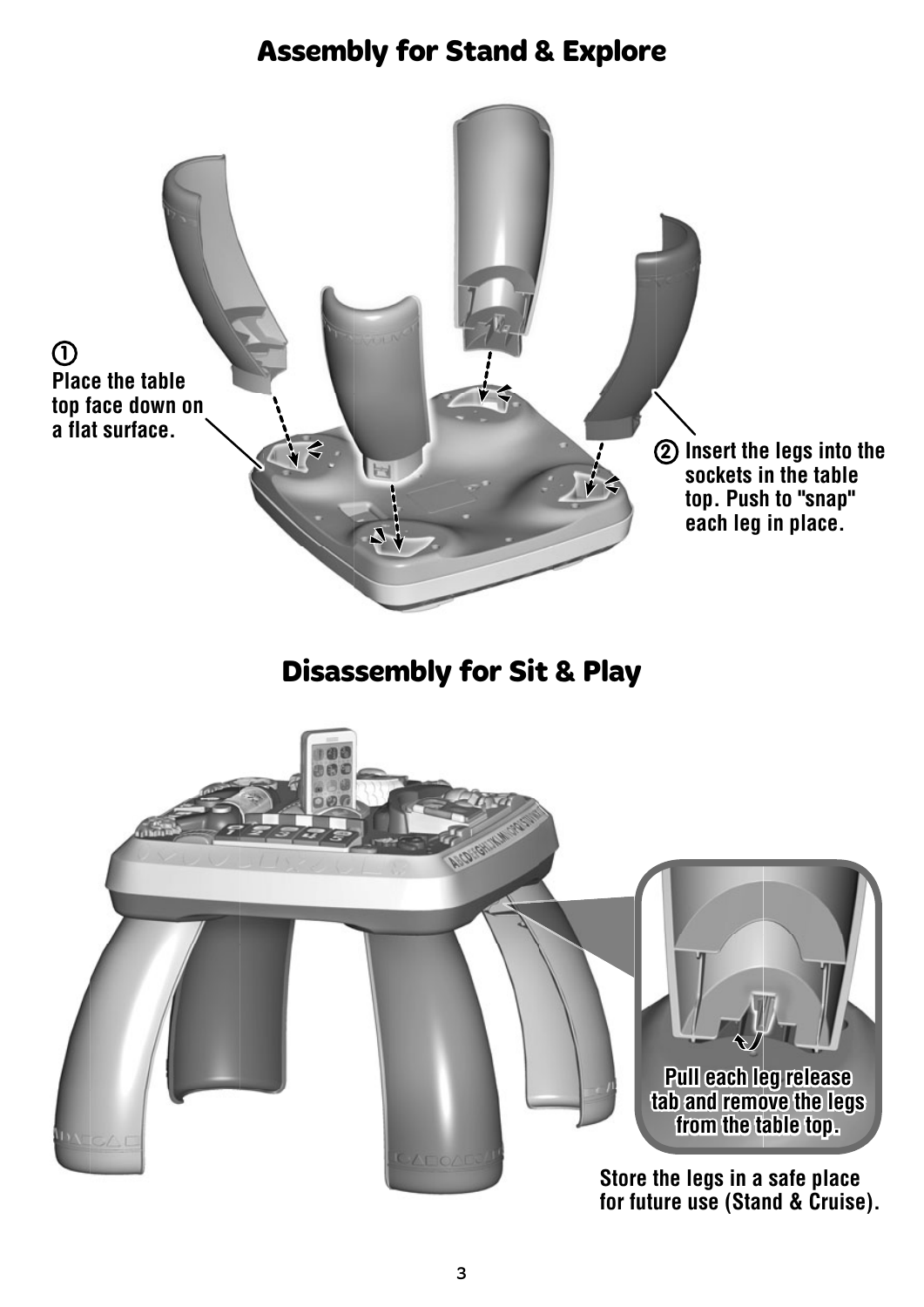#### **Around the Town Play!**



• Slide the Smart Stages<sup>™</sup> mode switch to:

- **Explore 6M+** Press a button, flip a switch, open or close the doors, or bat the roller to discover numbers, colors, and more with Puppy and Sis.
- **2** Encourage 12M+ Baby enjoys bilingual fun in this mode with each press, flip, bat or open and close. Find objects when Puppy asks for a verbal reward.
- **Pretend 18M+** Listen for fun ideas for pretend play.

• Slide the power/volume switch to ON with low volume  $\blacktriangle$  ). ON with high volume  $\blacktriangle$  ) or  $0FFO$ .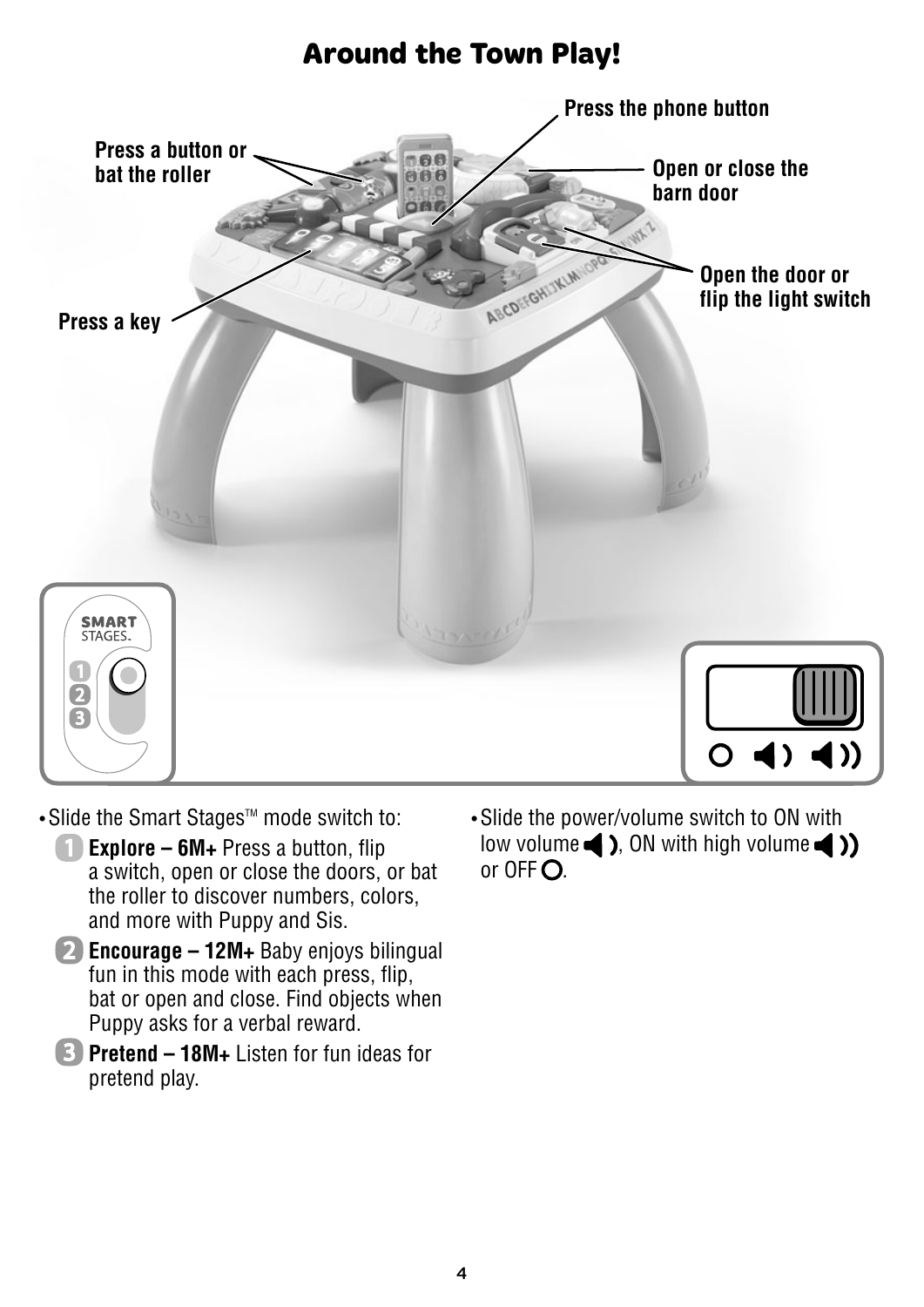# **Consumer Information**

#### **FCC STATEMENT (UNITED STATES ONLY)**

This equipment has been tested and found to comply with the limits for a Class B digital device, pursuant to Part 15 of the FCC rules. These limits are designed to provide reasonable protection against harmful interference in a residential installation. This equipment generates uses and can radiate radio frequency energy and, if not installed and used in accordance with the instructions, may cause harmful interference to radio communications. However, there is no guarantee that interference will not occur in a particular installation. If this equipment does cause harmful interference to radio or television reception, which can be determined by turning the equipment off and on, the user is encouraged to try to correct the interference by one or more of the following measures:

- Reorient or relocate the receiving antenna.
- Increase the separation between the equipment and receiver.
- Consult the dealer or an experienced radio/TV technician for help.

NOTE: Changes or modifications not expressly approved by the manufacturer responsible for compliance could void the user's authority to operate the equipment.

This device complies with Part 15 of the FCC Rules. Operation is subject to the following two conditions: (1) This device may not cause harmful interference, and (2) this device must accept any interference received, including interference that may cause undesired operation.

#### **CAN ICES-3 (B)/NMB-3 (B)**

Operation is subject to the following two conditions: (1) this device may not cause interference, and (2) this device must accept any interference, including interference that may cause undesired operation of the device.

L'utilisation de ce dispositif est autorisée seulement aux conditions suivantes : (1) il ne doit pas produire de brouillage et (2) il doit pouvoir tolérer tout brouillage radioélectrique reçu, même si ce brouillage est susceptible de compromettre son fonctionnement.